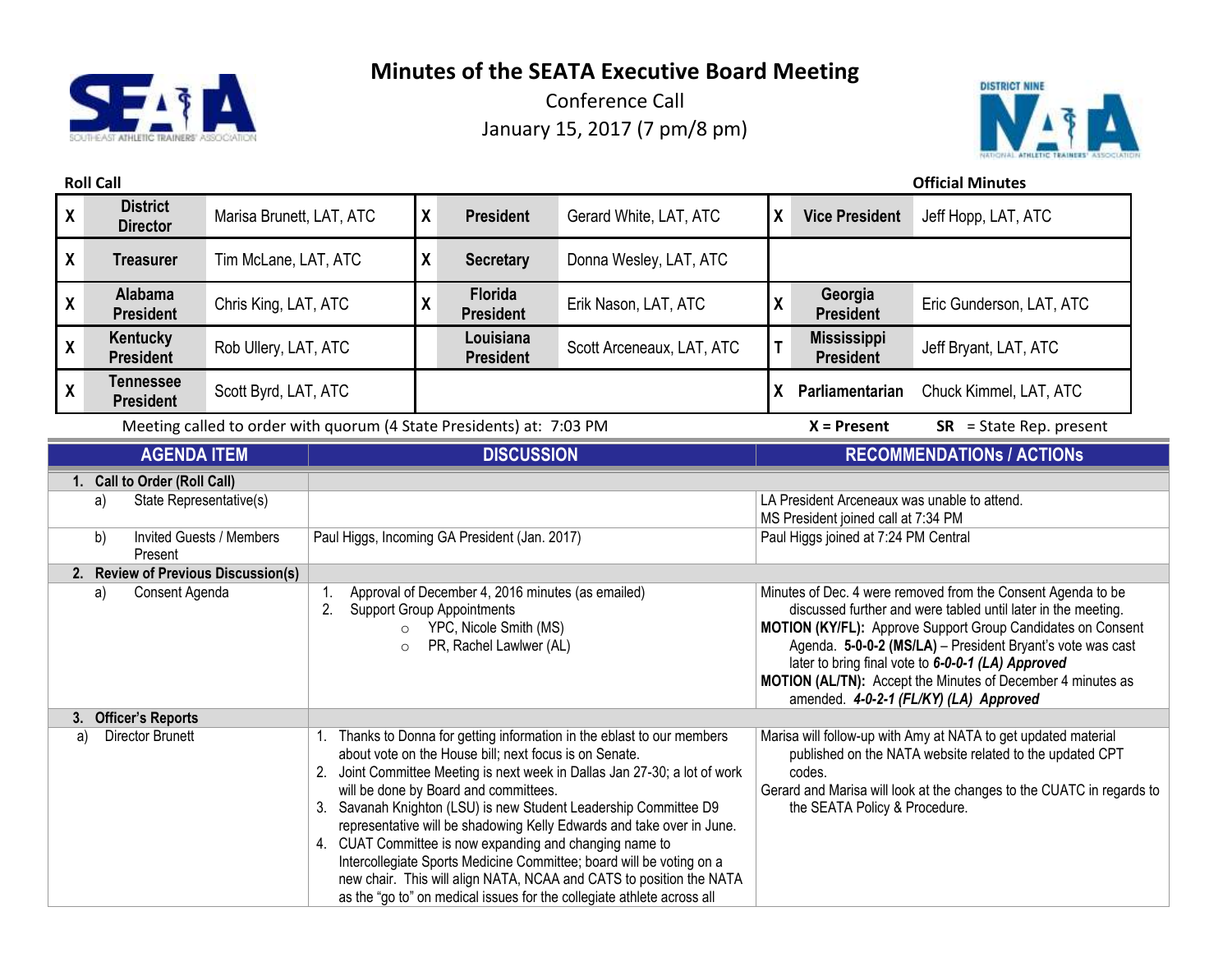



|    | <b>AGENDA ITEM</b>         | <b>DISCUSSION</b>                                                                                                                                                                                                                                                                                                                                                                                                                                                                                                                                                                                                                                                                                                                                                                                                                                                                                  | <b>RECOMMENDATIONS / ACTIONS</b>                                                                                                                                                                                                                                                                                                                                                                                |
|----|----------------------------|----------------------------------------------------------------------------------------------------------------------------------------------------------------------------------------------------------------------------------------------------------------------------------------------------------------------------------------------------------------------------------------------------------------------------------------------------------------------------------------------------------------------------------------------------------------------------------------------------------------------------------------------------------------------------------------------------------------------------------------------------------------------------------------------------------------------------------------------------------------------------------------------------|-----------------------------------------------------------------------------------------------------------------------------------------------------------------------------------------------------------------------------------------------------------------------------------------------------------------------------------------------------------------------------------------------------------------|
|    |                            | levels.<br>5. NATA MARCOM has had success with AT advocates including Dr.<br>Andrews and Kobe Bryant. If you have a contact that with someone that<br>will advocate on our behalf will help catch the attention of our<br>consumers, please let Tameshia know.<br>Thanks to TATS and SEATA members that represented, NATA,<br>6.<br>SEATA, and TATS at the 47 <sup>th</sup> Annual AD Conference in Nashville, Dec.<br>11-12 (Mike Gurlock, Mark Van Bruggen, David Green, Scott Byrd,<br>Chris Snoddy, Brad Rholing and Theresa Sparn). The NATA sent their<br>promotional booth and printed material for attendees.<br>7. January 1 new AT-CPT codes went into effect. No new charges with<br>this change this year. Billing will be based on complexity next year.<br>New 2016 Salary Survey is in NATA News.<br>8.<br>9. Updated NATA Code of Ethics is in current issue of NATA News as well. |                                                                                                                                                                                                                                                                                                                                                                                                                 |
| b) | <b>President White</b>     | Email regarding openings<br>1.                                                                                                                                                                                                                                                                                                                                                                                                                                                                                                                                                                                                                                                                                                                                                                                                                                                                     | State Presidents are requested to let President White know of<br>nominees selected to fill vacancies in Committees.                                                                                                                                                                                                                                                                                             |
| C) | Vice President Hopp        | No Report                                                                                                                                                                                                                                                                                                                                                                                                                                                                                                                                                                                                                                                                                                                                                                                                                                                                                          | Will follow-up after GATA meeting with Shannon Wiggins regarding<br>webinars.                                                                                                                                                                                                                                                                                                                                   |
| d) | Secretary Wesley           | Membership Numbers<br>1.<br>2.<br><b>CSMM Registration for Executive Board</b><br>3.<br><b>BOC Approved Provider Status</b><br>Google Calendar for Executive Board - check email for Invite<br>4.<br>from seatasecretary@gmail.com<br>eBlast/Newsletter material needed by Feb. 6 for eBlast; and<br>newsletter info needed by Feb. 1.<br>President King (AL) inquired about Student Certified<br>6.<br>classification on a member that has been a member for<br>numerous years; Secretary Wesley confirmed that the NATA<br>does follow up and allows only 7 years of "Student" membership                                                                                                                                                                                                                                                                                                        | State Presidents are to assist State Secretaries in publishing<br>Membership Renewal.<br>Executive Board members should be able to register for the CSMM;<br>must be logged in to get members discount and select "Executive<br>Board"<br>Annual Report for BOC Approved Provider Status should be available<br>by the end of January and must be completed by March 31 to<br>complete Approved Provider Status |
| e) | <b>Treasurer McLane</b>    | Checking \$517,001.68 Investment \$298,318.65 (about a \$30,000 +<br>1.<br>increase in the past 12 months due to reallocations).<br>2.<br>Significant need to encourage members to attend our CSMM because<br>our numbers are down at this point.<br>NATA Foundation contract is still on hold waiting for final numbers and<br>3.<br>language from R.T. and Shelley.<br>NATA Accountant has come down about \$100 off of fees from previous<br>contract.                                                                                                                                                                                                                                                                                                                                                                                                                                          | 1. Treasurer McLane will send NATA Foundation Contracts to<br>President White once he receives it to review.                                                                                                                                                                                                                                                                                                    |
|    | 10. Committee Reports      |                                                                                                                                                                                                                                                                                                                                                                                                                                                                                                                                                                                                                                                                                                                                                                                                                                                                                                    |                                                                                                                                                                                                                                                                                                                                                                                                                 |
| a) | <b>Standing Committees</b> |                                                                                                                                                                                                                                                                                                                                                                                                                                                                                                                                                                                                                                                                                                                                                                                                                                                                                                    |                                                                                                                                                                                                                                                                                                                                                                                                                 |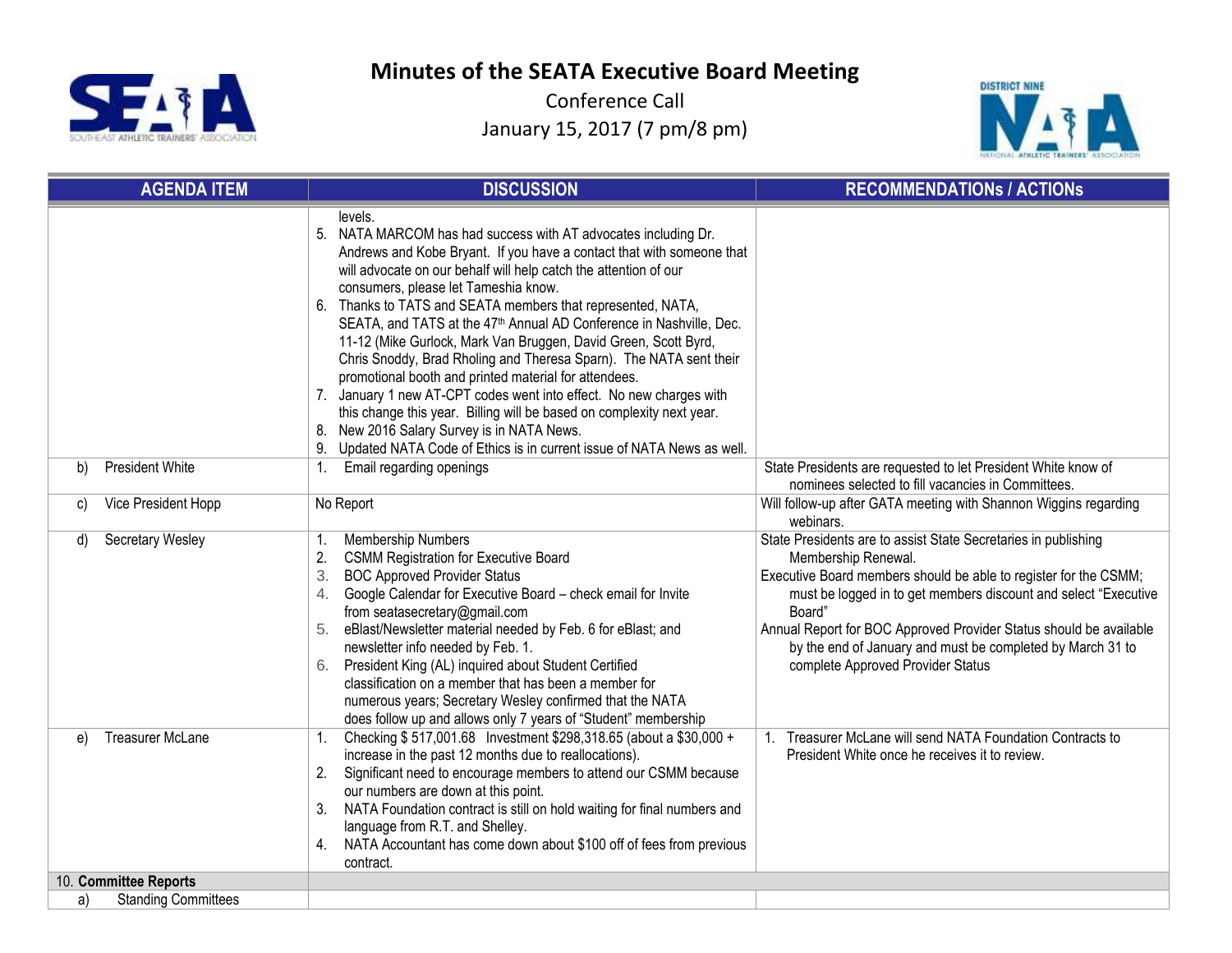



|                  | <b>AGENDA ITEM</b>                                                | <b>DISCUSSION</b>                                                                                                                                                                                                                                                                                                                                                                        | <b>RECOMMENDATIONS / ACTIONS</b>                                                                                                                                                                                                                                                                       |
|------------------|-------------------------------------------------------------------|------------------------------------------------------------------------------------------------------------------------------------------------------------------------------------------------------------------------------------------------------------------------------------------------------------------------------------------------------------------------------------------|--------------------------------------------------------------------------------------------------------------------------------------------------------------------------------------------------------------------------------------------------------------------------------------------------------|
|                  | Quiz Bowl Committee                                               | The group has requested an expansion of one more member,<br>the Group would like that position to be a dual appointment<br>individual or a full service (clinical) position member, non-<br>academic.                                                                                                                                                                                    | MOTION: (KY/TN) To approve the expansion of the Quiz Bowl<br>Committee to include an additional member to include a non-faculty<br>member. 6-0-0-1 (LA) Approved                                                                                                                                       |
|                  | ii.<br><b>Young Professionals</b>                                 | The Committee has approved the nomination of LeKyndra<br>Smith as the 2017 recipient of the SEATA YP Distinction<br>Award.                                                                                                                                                                                                                                                               | MOTION: (TN/AL) To approve LeKyndra Smith as the winner of the<br>2017 District Nine Young Profession Distinction Award. 6-0-0-1 (LA)<br>Approved                                                                                                                                                      |
| b)               | Ad hoc / Taskforce Committee(s)                                   |                                                                                                                                                                                                                                                                                                                                                                                          |                                                                                                                                                                                                                                                                                                        |
|                  | <b>Crisis Event Workgroup</b><br>i.<br>(Pres Whie)                | No Update: President White, President Ullery (KY) and President Byrd (TN)<br>have had some preliminary discussions for developing a SEATA<br>Policy on this matter. The group will continue to work on this and will<br>plan to bring a recommendation(s) to the EB for discussion.                                                                                                      | No Update                                                                                                                                                                                                                                                                                              |
|                  | SS Taskforce<br>ii.                                               | Update on ACTION: President White and Chairman Snoddy determined to<br>delay this meeting until the March SEATA meeting.<br>Update on ACTION: President White will follow-up with Chairman Snoddy<br>to determine if the process is being followed to determine the<br>awarding of SEATA's Safe Sport Grant. There continues to be<br>confusion about if this is grant or reimbursement. | Conference Call was held on 1/11/17. The Task Force will be held<br>following the SEATA Clinical Symposium on Sunday and<br>Monday. State Presidents included will be LA, AL, and TN.<br>President White will send out the proposed budget for this<br>meeting once he gets more from Chairman Snoddy. |
| 11. Old Business |                                                                   |                                                                                                                                                                                                                                                                                                                                                                                          |                                                                                                                                                                                                                                                                                                        |
| a)               | <b>NATA Foundation Contracts</b><br>(Treasurer McLane)            | Status/Update: A working group was established to review the proposed<br>contracts and work with Dr. R.T. Floyd and Dr. Pattie Tripp to bring a<br>recommendation back to the group before signing the contracts.<br>Group will consist of Treasurer McLane, President Gunderson (GA)<br>and President Ullery (KY).                                                                      | See Treasurer McLane's Report                                                                                                                                                                                                                                                                          |
| b)               | Email service from Go Daddy<br>(VP Hopp)                          | Update on ACTION: Jeff Hopp has set up emails for District Director and<br>Vice President and Tim will updated his to be consistent language.                                                                                                                                                                                                                                            | All email addresses for SEATA Officers are up and running using<br>"@gmail.com"                                                                                                                                                                                                                        |
| c)               | SEATA collaboration with<br>Biodex to offer EBPs (VP<br>Hopp)     | Update on ACTION: Continue discussion with Shannon Wiggins (Biodex)<br>and bring definitive options to the Board. Jeff will follow-up with the<br>Board after her meeting on the December 13th.                                                                                                                                                                                          | See Vice President Hopp's Report                                                                                                                                                                                                                                                                       |
| d)               | National AD's Meeting - Dec<br>11-12, 2016 in TN.                 | ACTION: President Byrd provided photos to NATA and Secretary Wesley<br>for inclusion in PR efforts.                                                                                                                                                                                                                                                                                      | See Director Brunett's Report for update                                                                                                                                                                                                                                                               |
| e)               | Revisions to Section II and<br>Section III of SEATA P&P<br>Manual | Update on ACTION: President White will re-send the proposed changes to<br>the P&P with an electronic vote coming at a later time.                                                                                                                                                                                                                                                        | 6-0-0-1 was the email vote to approve the changes that were<br>proposed.                                                                                                                                                                                                                               |
| f)               | <b>State Meeting Reciprocity</b>                                  | Update on ACTION: President White sent email to request State Presidents<br>to adopt a policy on the issue of out-of-state meeting attendees.<br>President King (AL) stated that ALATA has "gentlemen's<br>agreement" already for this.                                                                                                                                                  | President White and Director Brunett asked each state to adopt this<br>policy. Parliamentarian Kimmel recommended that                                                                                                                                                                                 |